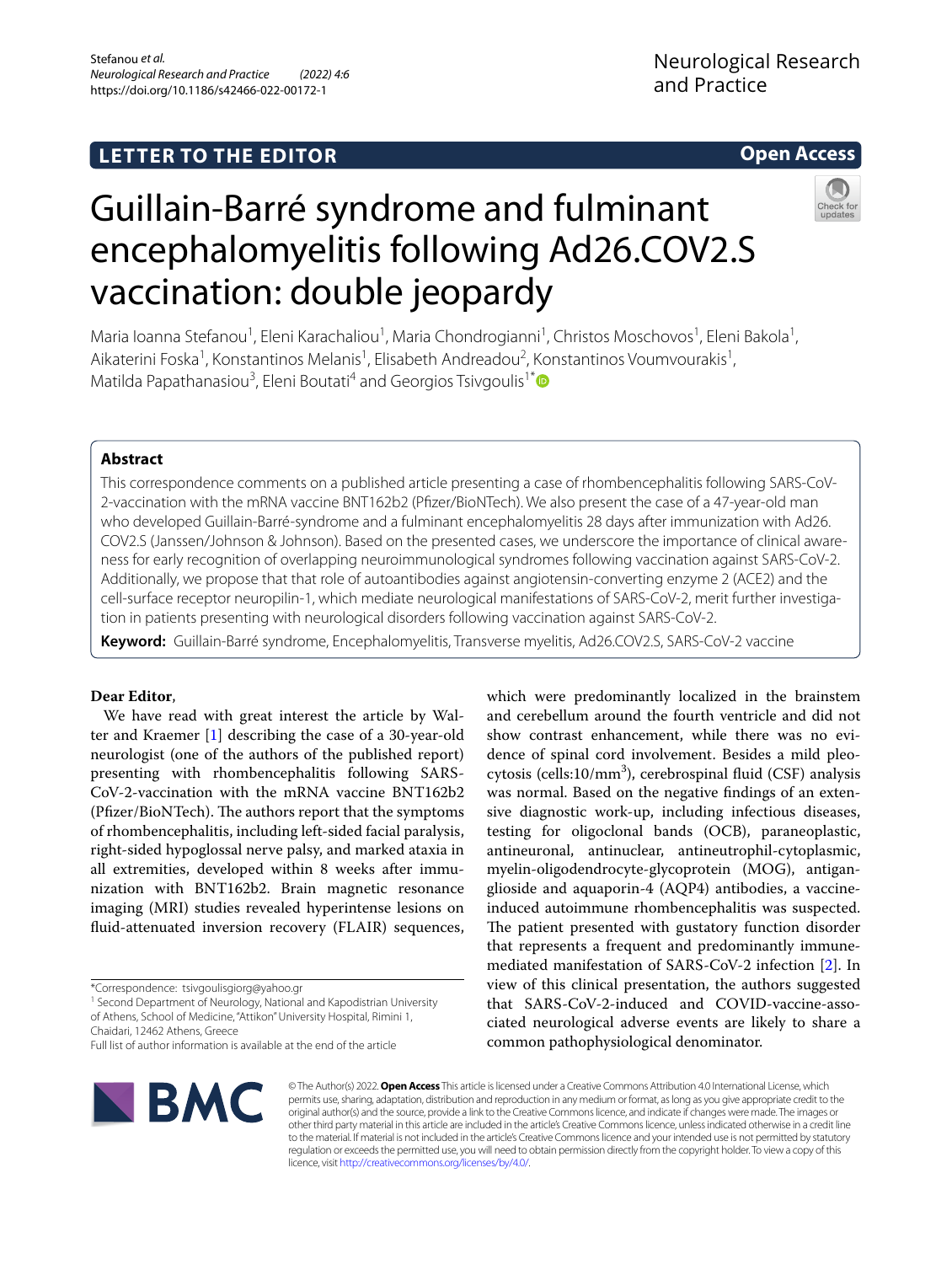In fact, although neurological adverse events following immunization against SARS-CoV-2 have been shown to be rare and less frequent in patients undergoing vaccination against SARS-CoV-2 compared to patients with Coronavirus Disease 2019 (COVID-19) [\[3](#page-3-2)[–5\]](#page-3-3), there are accumulating reports in the literature suggesting an association between COVID-vaccines and neuroimmunological complications similar to those observed in COVID-19 [[6,](#page-3-4) [7\]](#page-3-5). Notably, neuroimmunological disorders, including Guillain-Barré-syndrome (GBS), acute transverse myelitis, acute disseminated encephalomyelitis, and Bell's palsy, have been previously described following immunization with mRNA vaccines, including BNT162b2 and mRNA-1273 (Moderna), as well as adenovirus-vector COVID-19 vaccines, including ChAdOx1 nCOV-19 (AstraZeneca) and Ad26.COV2.S (Janssen/ Johnson & Johnson) [\[6](#page-3-4), [8–](#page-3-6)[15](#page-3-7)]. Here, we report the case of a patient who developed GBS and a fulminant encephalomyelitis after vaccination with Ad26.COV2.S.

A previously healthy, 47-year-old man with unremarkable medical history presented with acral paresthesias and ascending faccid paraparesis, 28 days after immunization with Ad26.COV2.S. GBS was diagnosed based on fndings of (1) cytoalbuminologic dissociation (CSF protein: 5.6  $g/l$ ; cells:  $2/mm^3$ ), (2) negative infectious work-up (including CSF Gram-staining, multiplexed CSF FilmArray® polymerase chain reaction [PCR] meningitis/ encephalitis panel, SARS-CoV-2 PCR, and serological screening for syphilis, HIV, and HTLV1/2), (3) absence of systemic infammatory markers (normal C-reactive protein levels and normal white blood cell count), and (4) electrophysiological evidence of prolonged F responses and abolished H-reflexes. The patient received treatment with intravenous immunoglobulin (2 gr/kg) with substantial improvement of his neurological symptoms. One week later, during the course of hospitalization, the patient deteriorated rapidly, developing a new T6-sensory-level and a severe tetraparesis (1/5 and 4/5 motor strength in the Medical Research Council [MRC] Scale in the lower and upper extremities, respectively). Upon clinical deterioration, magnetic resonance imaging (MRI) of the neuroaxis was performed, revealing striking neuroimaging fndings (as shown in Fig. [1\)](#page-2-0) compatible with a fulminant encephalomyelitis. Further antibody and OCB testing was not performed because the patient declined additional investigations. The patient received treatment with intravenous methylprednisolone (5gr) with gradual improvement of his motor and sensory symptoms. He was discharged with a mild residual paraparesis (4/5 and 5/5 muscle strength in the lower and upper extremities, respectively).

Although several reports have previously indicated an association between GBS and encephalomyelitis and Ad26.COV2.S vaccination [\[12,](#page-3-8) [16](#page-3-9)], the present case illustrates the importance of clinical awareness for early recognition for early-recognition of overlapping neuroimmunological syndromes after COVID-19 vaccination. Currently approved COVID-19 vaccines rely on the native viral spike protein (S) of SARS-CoV-2, which mediates viral entry by docking to the cell-surface angiotensin-converting enzyme 2 (ACE2) receptor for eliciting neutralizing antibodies  $[17]$  $[17]$ . These neutralizing antibodies were recently shown to compete with ACE2 for binding to the receptor-binding domain of SARS-CoV-2 [\[18](#page-3-11)]. It is thus, plausible that vaccine-induced SARS-CoV-2 antibodies could potentially exhibit an aberrant affinity for endogenous ACE2-receptors conferring an increased risk for autoimmunity that predominantly afects ACE2 receptor rich brain areas, similar to those afected in COVID-19 [\[19](#page-3-12)]. We therefore, fnd the neuroimaging fndings of a predominantly periventricular lesion localization in the rhombencephalitis case reported by Walter and Kraemer [\[1](#page-3-0)] of particular interest, as ACE2-receptors are abundantly expressed in the ventricular system of the human brain [\[19](#page-3-12)]. Moreover, the hypothesis of a crossreactivity between neutralizing antibodies and endogenous ACE2-receptors may explain an impaired function of ACE2-rich endothelial-cells of the cerebral microvasculature, which in turn could account for increased blood–brain permeability and demyelination noted in post-vaccination GBS and encephalomyelitis cases, respectively.

Furthermore, besides ACE2-receptors, additional host factors that facilitate SARS-CoV-2 cell-entry have been identifed, including neuropilin-1, a cell-surface protein, that is abundantly expressed in the human brain, including the olfactory system. Neuropilin-1 holds a key role in neuronal development, endothelial function, and in the regulation of innate immune responses [[20–](#page-3-13)[24](#page-3-14)]. Previous research has linked alterations in the expression of neuropilin-1 to endothelial and blood–brain barrier dysfunction, as well as to aberrant neuroinfammatory responses in experimental autoimmune encephalomyelitis [\[25,](#page-3-15) [26](#page-3-16)]. In the setting of COVID-19, neuropilin-1 has been associated with the infectivity of SARS-CoV-2 and the severity of COVID-19-induced immunological responses [[22](#page-3-17), [24,](#page-3-14) [27](#page-3-18)]. To date, however, its potential role in neuroimmunological adverse events following COVID-19 vaccination remains to be elucidated. In conclusion, although further mechanisms may be implicated in neuroimmunological adverse events following COVID-19 vaccination, based on the experimental evidence provided herein, we suggest that the potential implication of autoantibodies against ACE2 and neuropilin-1 would be worth investigating in future cases presenting with neurological symptoms following vaccination against SARS-CoV-2 [[28\]](#page-3-19).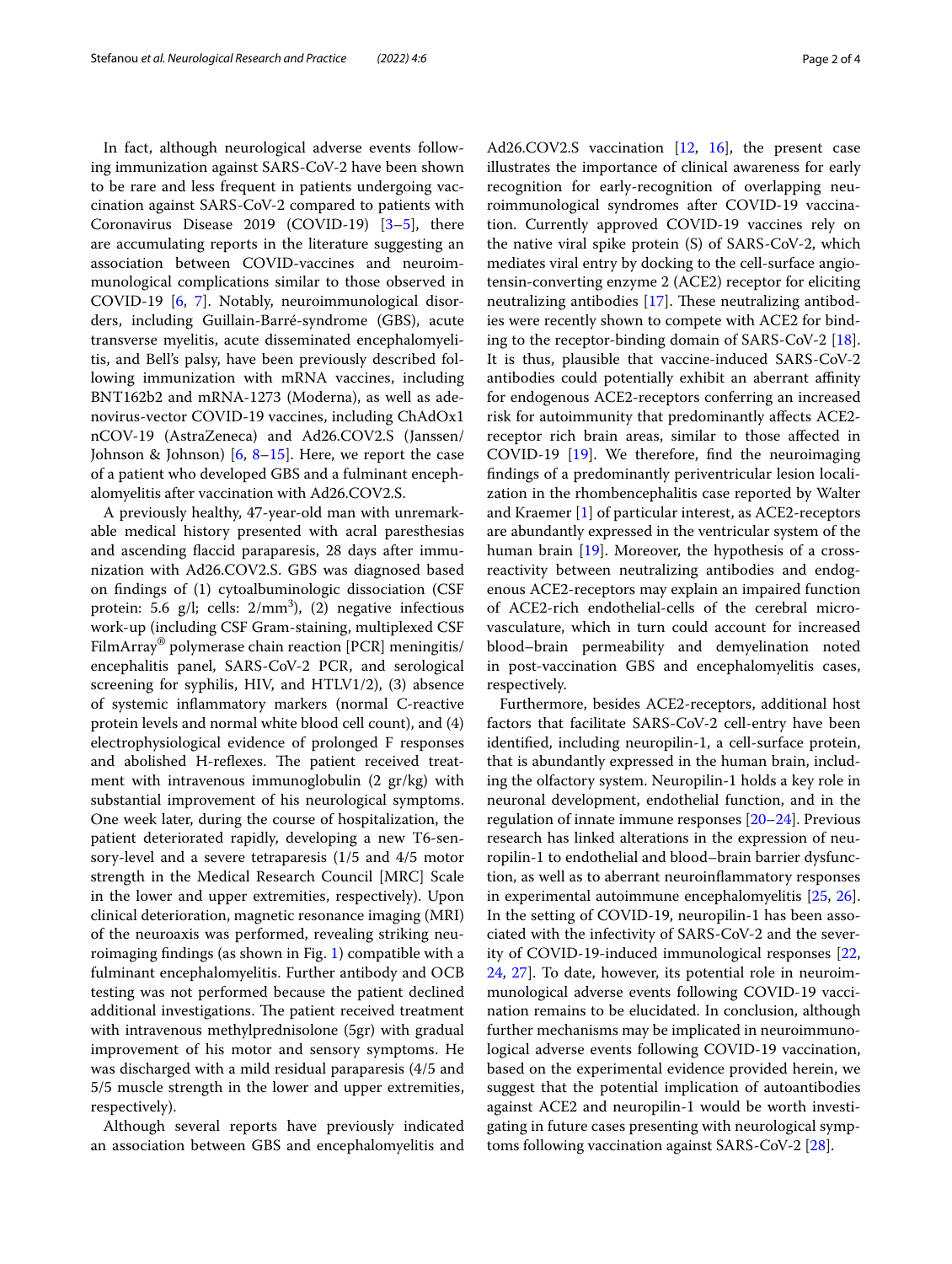

<span id="page-2-0"></span>**Fig. 1 A** Coronal T2-weighted MRI displays hyperintense signal along the corticospinal tracts bilaterally ("wine glass" sign). **B** On axial fuid attenuated inversion recovery (FLAIR), a hyperintense lesion is shown in the left middle cerebellar peduncle (green arrow). On brain MRI, no contrast enhancing lesions or lesions with difusion restriction were depicted, while the optic nerves had normal appearance (images not shown). **C** Sagittal T2-weighted spine MRI shows longitudinally extensive thoracolumbar spinal cord lesions, with combined gray/white-matter involvement, afecting more than two-thirds of the thoracic spinal cord's cross-sectional area on axial T2-weighted MRI sequence (**D**), fndings compatible with transverse myelitis. **E** Sagittal T1-weighted gadolinium-enhanced MRI reveals contrast-enhancing lesions in the cervical and thoracic spinal cord (purple and orange arrows, respectively)

#### **Acknowledgements**

None.

#### **Authors' contributions**

MIS, EK: provided the conception and design of the study, acquisition of data, analysis and interpretation of data, drafting the article, revised it critically for important intellectual content, and fnal approval of the version to be submitted; MC, CM, EB, AF, KM, EA, KV, MP, EB: were involved in data acquisition, drafting of manuscript, and contributed to data interpretation; GT: provided the conception and design of the study, was responsible for the article critically for important intellectual content, and gave fnal approval of the version to be submitted. All authors read and approved fnal manuscript.

**Funding** No funding to declare.

**Availability of data materials** Not applicable.

#### **Declarations**

**Ethical approval and consent to participate** Not applicable.

#### **Consent for publication**

On behalf of all authors, the corresponding author states that the patient provided written informed consent for publication.

#### **Competing interests**

The authors declare no competing interests.

#### **Author details**

<sup>1</sup> Second Department of Neurology, National and Kapodistrian University of Athens, School of Medicine, "Attikon" University Hospital, Rimini 1, Chaidari, 12462 Athens, Greece. <sup>2</sup> First Department of Neurology, Aeginition Hospital, National and Kapodistrian University of Athens, Athens, Greece. <sup>3</sup> Second Department of Radiology, National and Kapodistrian University of Athens, School of Medicine, "Attikon" University Hospital, Athens, Greece. <sup>4</sup> Second Department of Internal Medicine, National and Kapodistrian University of Athens, School of Medicine, "Attikon" University Hospital, Athens, Greece.

Received: 5 January 2022 Accepted: 1 February 2022 Published online: 08 February 2022